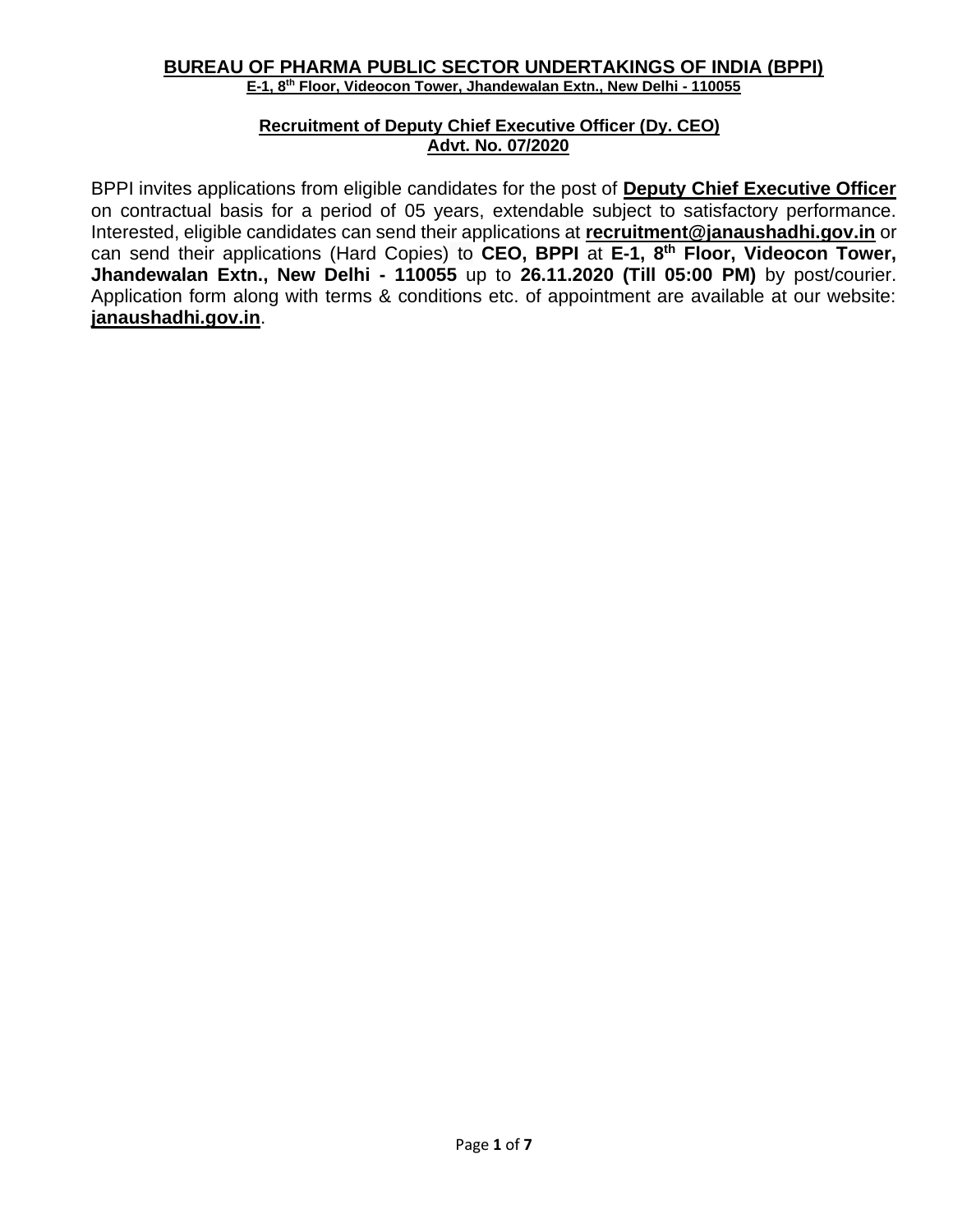# **Details of Post, Eligibility Criteria, Emoluments and Job Description Deputy Chief Executive Officer**

| 1              | <b>Post Name</b>                 | PRAIT ONNOI EAUUUITU ONNOU<br>Deputy Chief Executive Officer                                                       |  |  |  |
|----------------|----------------------------------|--------------------------------------------------------------------------------------------------------------------|--|--|--|
| $\overline{2}$ |                                  | 45 Years                                                                                                           |  |  |  |
|                | Age (Maximum)                    |                                                                                                                    |  |  |  |
| 3              | <b>Educational Qualification</b> | Graduation from a recognized university.                                                                           |  |  |  |
|                |                                  | Additional qualification like CA/MBA/PGDBM from reputed<br>institutions / universities will be an added advantage. |  |  |  |
|                |                                  |                                                                                                                    |  |  |  |
| 4              | <b>Eligibility</b>               | Serving Government servant / PSU employee with a minimum of                                                        |  |  |  |
|                |                                  | 05 years' experience in the rank of Under Secretary/ Deputy                                                        |  |  |  |
|                |                                  | Director or equivalent in Government of India or Central PSU.                                                      |  |  |  |
|                |                                  | Experience of PSU or related commercial sector will be desirable.                                                  |  |  |  |
|                |                                  | <b>OR</b>                                                                                                          |  |  |  |
|                |                                  | Individuals from Private Sector with a minimum of 20 years'                                                        |  |  |  |
|                |                                  | experience at a senior managerial position of a company with an                                                    |  |  |  |
|                |                                  | annual turnover of at least Rs. 500 Cr. in the F.Y. 2019-20.                                                       |  |  |  |
|                |                                  | <b>OR</b>                                                                                                          |  |  |  |
|                |                                  | Total 20 years' experience at senior managerial level if the                                                       |  |  |  |
|                |                                  | candidate has worked both in private and government sector.                                                        |  |  |  |
|                |                                  | (Note: In the case of Individuals from Private Sector, turnover proof                                              |  |  |  |
|                |                                  | is required with the application,)                                                                                 |  |  |  |
| 5              | <b>Other Skills Required</b>     | Candidate should have good communication skills. S/he should                                                       |  |  |  |
|                |                                  | be a visionary, result-oriented leader full of initiative, drive, and                                              |  |  |  |
|                |                                  | missionary zeal.                                                                                                   |  |  |  |
| 6              | <b>Tenure of Appointment</b>     | Initially appointment will be for a period of 05 years, which may                                                  |  |  |  |
|                |                                  | be extended, subject to satisfactory performance.                                                                  |  |  |  |
| 7              | <b>Place of Posting</b>          | Delhi                                                                                                              |  |  |  |
| 8              | <b>Consolidated Pay</b>          | Rs. 1.25 Lac Per month.                                                                                            |  |  |  |
|                |                                  | <b>OR</b>                                                                                                          |  |  |  |
|                |                                  |                                                                                                                    |  |  |  |
|                |                                  | Serving Government, Central/State PSU official may choose to                                                       |  |  |  |
|                |                                  | draw salary in their pay scale along with admissible allowances                                                    |  |  |  |
|                |                                  | plus deputation allowance as per Government of India norms.                                                        |  |  |  |
|                |                                  | (Note: In the case of serving Government, Central/State PSU                                                        |  |  |  |
|                |                                  | official, BPPI will bear the share of admissible gratuity & leave                                                  |  |  |  |
|                |                                  | encashment, if the incumbent exercises to draw salary as per                                                       |  |  |  |
|                |                                  | Government pay scale.)                                                                                             |  |  |  |
| 9              | <b>Accommodation Facility</b>    | Housing facility as per norms of BPPI.                                                                             |  |  |  |
| 10             | <b>Conveyance Allowance</b>      | Car facility will be provided as per norms.                                                                        |  |  |  |
| 11             | <b>Telephone Allowance</b>       | Telephone/Mobile Bill reimbursement up to prescribed limit.                                                        |  |  |  |
| 12             | <b>Other Facilities</b>          | 1. Provident Fund Facilities as per norms                                                                          |  |  |  |
|                |                                  | Group Mediclaim Policy of Rs. 10 Lacs<br>2.                                                                        |  |  |  |
|                |                                  | Group Term Life Insurance of Rs. 10 Lacs<br>3.                                                                     |  |  |  |
|                |                                  | Group Accidental Insurance of Rs. 10 Lacs<br>4.                                                                    |  |  |  |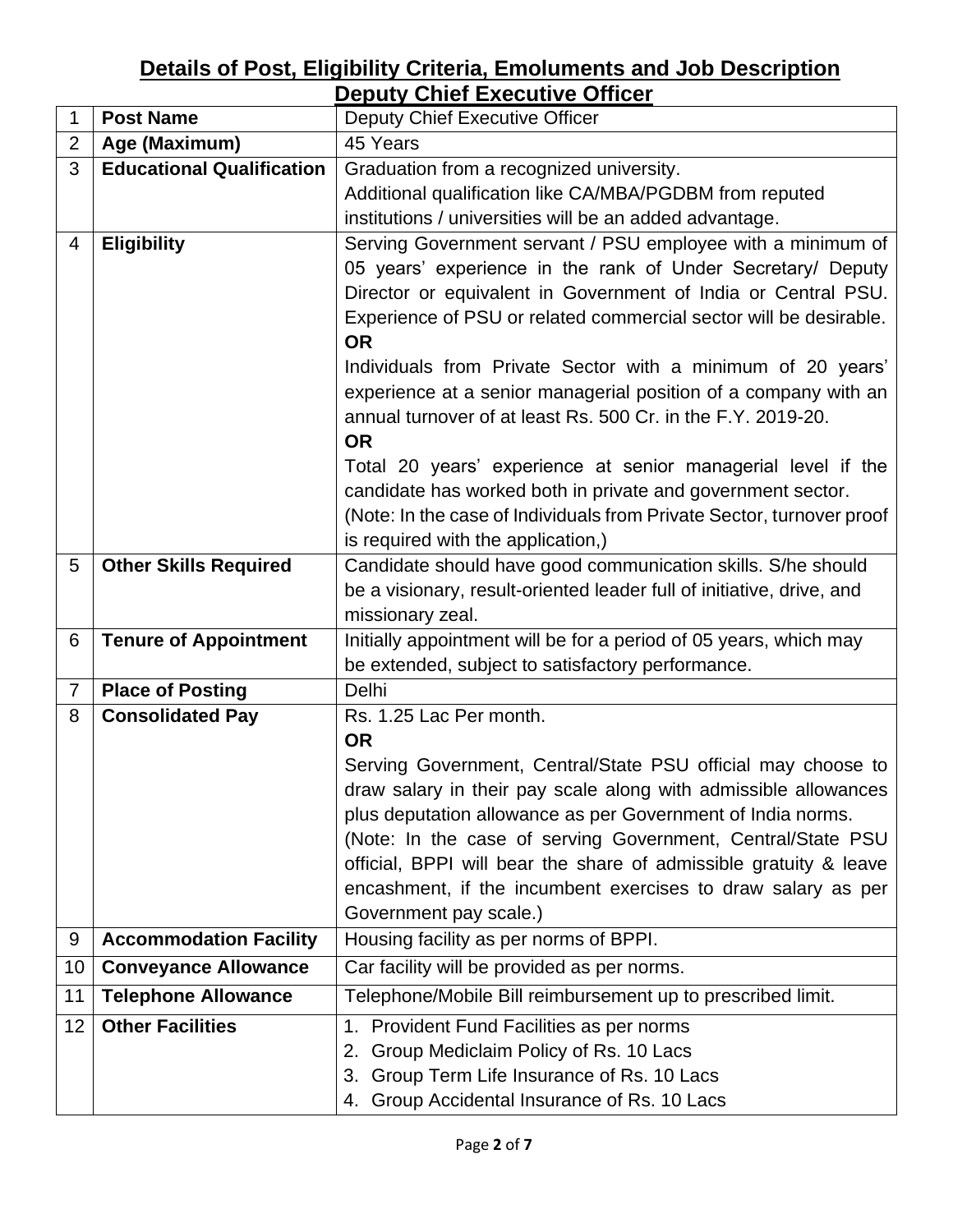|                 | 13 Job Description       | To work in the leadership of the Chief Executive Officer to    |  |  |  |  |  |
|-----------------|--------------------------|----------------------------------------------------------------|--|--|--|--|--|
|                 |                          | demonstrate results in the implementation of `Pradhan Mantri   |  |  |  |  |  |
|                 |                          | Bhartiya Janaushadhi Pariyojana' (PMBJP) and ensuring internal |  |  |  |  |  |
|                 |                          | governance while enhancing capability and capacity of          |  |  |  |  |  |
|                 |                          | organisation.                                                  |  |  |  |  |  |
| 14 <sup>1</sup> | <b>Other Terms &amp;</b> | Incumbent will report to the CEO, BPPI and will work under the |  |  |  |  |  |
|                 | <b>Conditions</b>        | overall guidance and supervision of CEO, BPPI.                 |  |  |  |  |  |

# **General Terms & Conditions**

- 1. The appointment is purely on contractual basis and it is not against any permanent vacancy. This appointment will not entitle any candidate to claim for regular/ permanent employment in BPPI.
- 2. Candidates should ensure that they fulfill the eligibility criteria prescribed for the post, in case it is found at any stage of selection process or even after appointment that the candidate has furnished false or incorrect information or suppressed any relevant information/ material facts or does not fulfill the criteria, his / her candidature / services are liable for rejection/ termination without notice with further legal proceedings. Candidates must have post qualification experience as per eligibility criteria. The cut-off date for age, qualification and experience will be 31.10.2020.
- 3. The incumbent is liable to be transferred/posted in any place of India at the discretion of BPPI. The selected candidate should be able to join at the earliest.
- 4. BPPI has the right to reject the entire selection process/advertisement at any stage and the decision of BPPI shall be final in this regard.
- 5. BPPI reserves the right to relax age/experience/qualification & other qualifying criteria in deserving cases. Mere fulfilling of eligibility criteria shall not confer any right to the applicant for being called for the next round of recruitment process or appointment. Canvassing in any form will disqualify the candidate.
- 6. Appointment will be on whole time contractual basis on the following terms & conditions:
	- a) S/he will be entitled to remuneration as mentioned in above table and provident fund as per rules.
	- b) S/he will be entitled to leaves as per BPPI rules.
	- c) BPPI reserves the right to revise the terms & conditions during the tenure of the contract.
	- d) The contractual appointment will automatically come to an end on the expiry of the contractual period and no notice pay or retrenchment compensation will be payable to candidate. During the contract period in case performance of candidate is not found satisfactory or for any other reason, contract can be terminated without assigning any reason by giving 30 days' notice or 30 days remuneration in lieu thereof.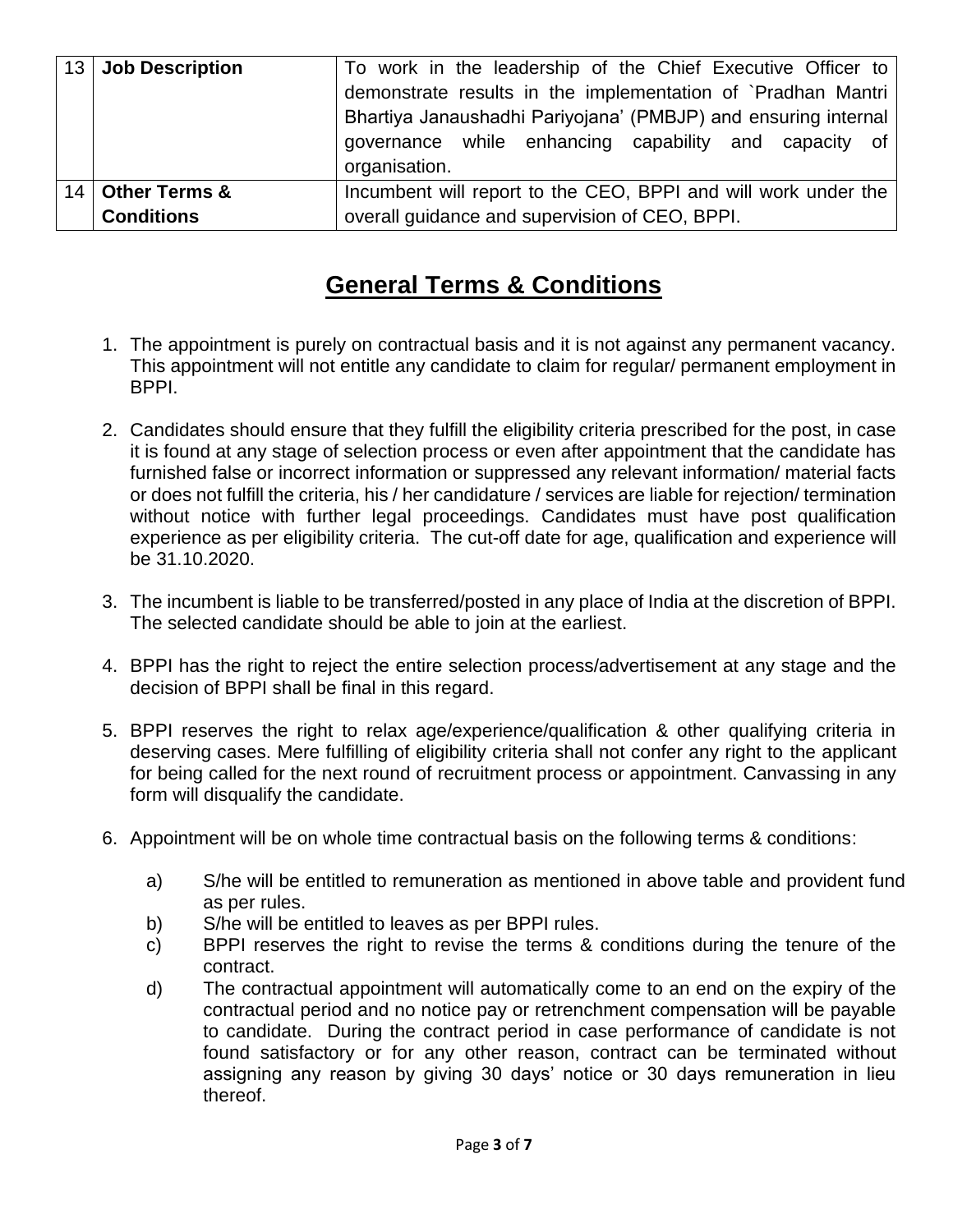- e) Candidate will devote his/her whole time and attention in the interest of the Bureau and will not engage himself/herself in any other work/assignment either fulltime or part time, either paid or in honorary capacity. As a contractual employee, you will maintain a high standard of loyalty, efficiency and integrity.
- 7. Initially contractual appointment will be for 05 years and which may or may not be extended based on the performance. There will be six months' probation period during the first-year contract, which may or may not be extended based on the performance.
- 8. Any corrigendum/clarifications on this advertisement, if necessary, shall be notified through our website.
- 9. Candidates are advised to check their emails regularly for the updates.
- 10.Please note that no TA/DA shall be paid to any candidate for appearing in interview in BPPI.
- 11.Interested, eligible candidates can send their applications at **[recruitment@janaushadhi.gov.in](mailto:recruitment@janaushadhi.gov.in)** or can send their applications (Hard Copies) to **CEO, BPPI** at **E-1, 8th Floor, Videocon Tower, Jhandewalan Extn., New Delhi - 110055** up to **26.11.2020 (Till 05:00PM)** by post/courier.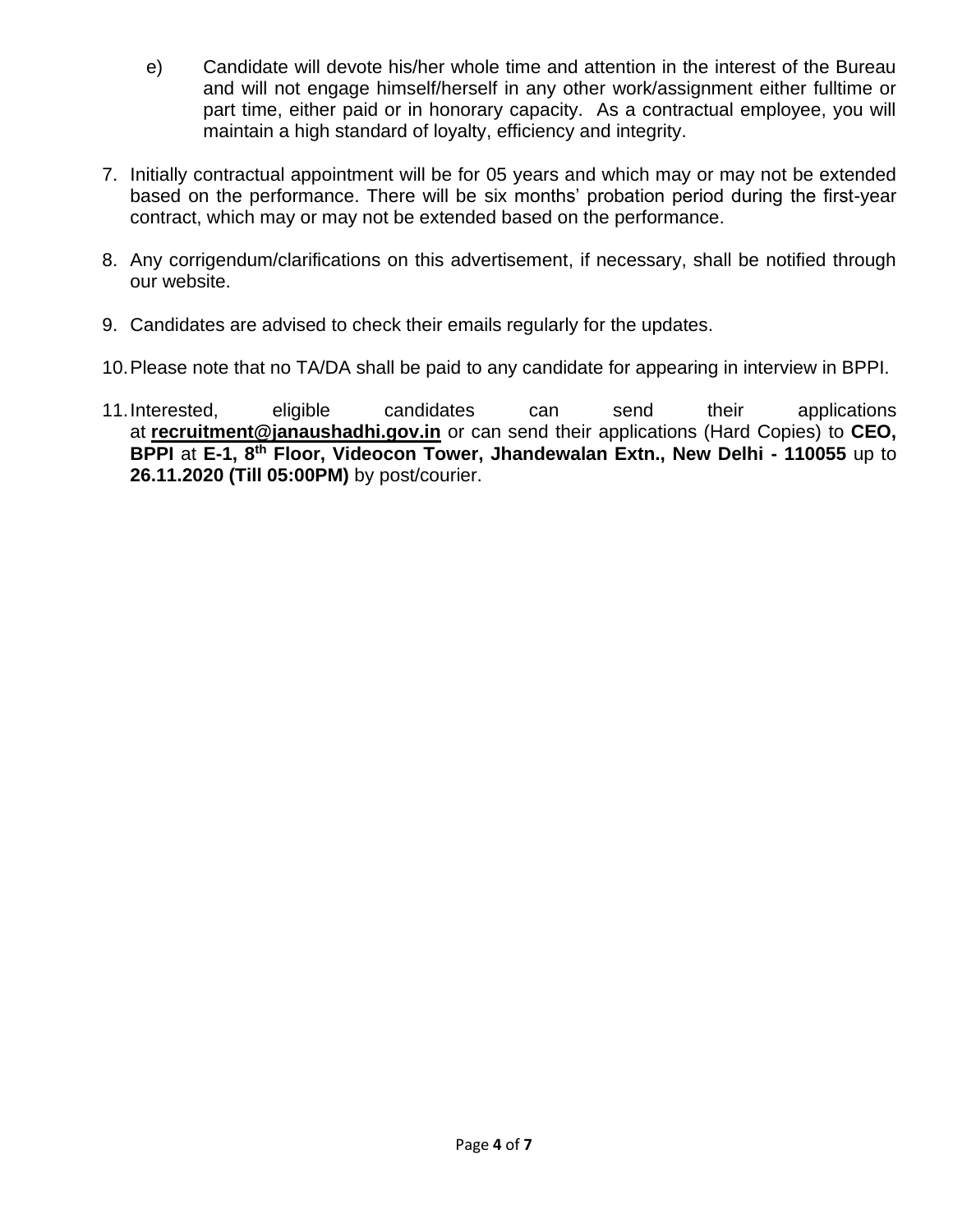# **Selection Process**

The selection process shall be followed by two stage process:

### **1. Initial Screening 2. Personal Interview**

#### **Initial Screening**

Candidates are requested to submit duly filled in application form (complete in all respects) with copy of all educational, experience etc. documents. The complete application form will be checked, verified and screened and the candidates, whose candidature will be found eligible and suitable for the requirements, will be notified through telephonically call or email for the next stage of Personal Interview.

#### **Personal Interview**

In the second stage, there will be Personal Interview of the candidates, whose application forms have been successfully verified and those found suitable for the requirements. Based on the credentials and performance in the personal interview, the candidates will be shortlisted, and the offer of appointment shall be issued to the suitable candidate in the order of merit.

**Please also note:** Candidates are required to carry all the supporting documents (marks sheet, degree, experience certificate etc.) in original along with one set of photocopies at the interview venue for verification. BPPI may adopt higher criteria/process in case of a more number of applicants meeting eligibility criteria.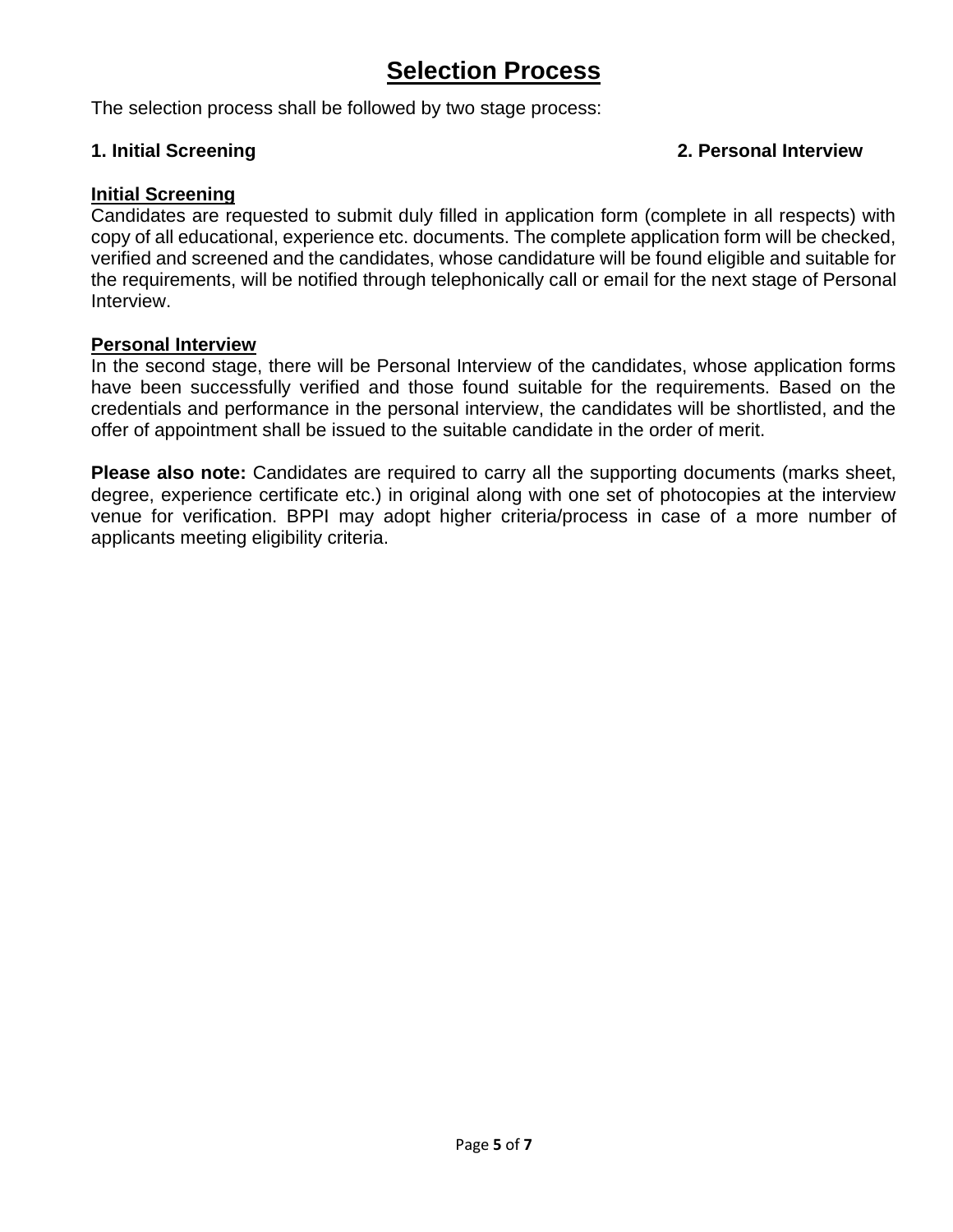#### **BUREAU OF PHARMA PUBLIC SECTOR UNDERTAKINGS OF INDIA (BPPI) E-1, 8th Floor, Videocon Tower, Jhandewalan Extn., New Delhi - 110055**

## **Application for the post of Deputy Chief Executive Officer**

| 1. Name of the Candidate          |   |                               |
|-----------------------------------|---|-------------------------------|
| 2. Sex (Male/Female/Others)       |   | <b>Recent</b><br><b>Photo</b> |
| 3. Father's/Mother's Name         |   |                               |
| 4. Age & Date of Birth            | ÷ |                               |
| 5. Permanent residential address: |   |                               |
| 6. Present mailing address        |   |                               |
| 7. Contact No. & Email Id         |   |                               |
| 8. Nationality                    |   |                               |
| 9. Marital status                 |   |                               |
| 10. Alternative contact no.       |   |                               |
| 11. Languages known<br>Speak:     | I |                               |

**Write :**

## **12. Educational Qualification (Starting from matriculation onwards):**

| S.<br>No. | <b>Course/Certificate/</b><br><b>Diploma/Degree</b> | <b>Board/University</b> | Year of<br><b>Passing</b> | <b>Subjects</b><br>(Main) | %age of<br><b>Marks</b> |
|-----------|-----------------------------------------------------|-------------------------|---------------------------|---------------------------|-------------------------|
|           |                                                     |                         |                           |                           |                         |
|           |                                                     |                         |                           |                           |                         |
|           |                                                     |                         |                           |                           |                         |
|           |                                                     |                         |                           |                           |                         |
|           |                                                     |                         |                           |                           |                         |
|           |                                                     |                         |                           |                           |                         |
|           |                                                     |                         |                           |                           |                         |
|           |                                                     |                         |                           |                           |                         |